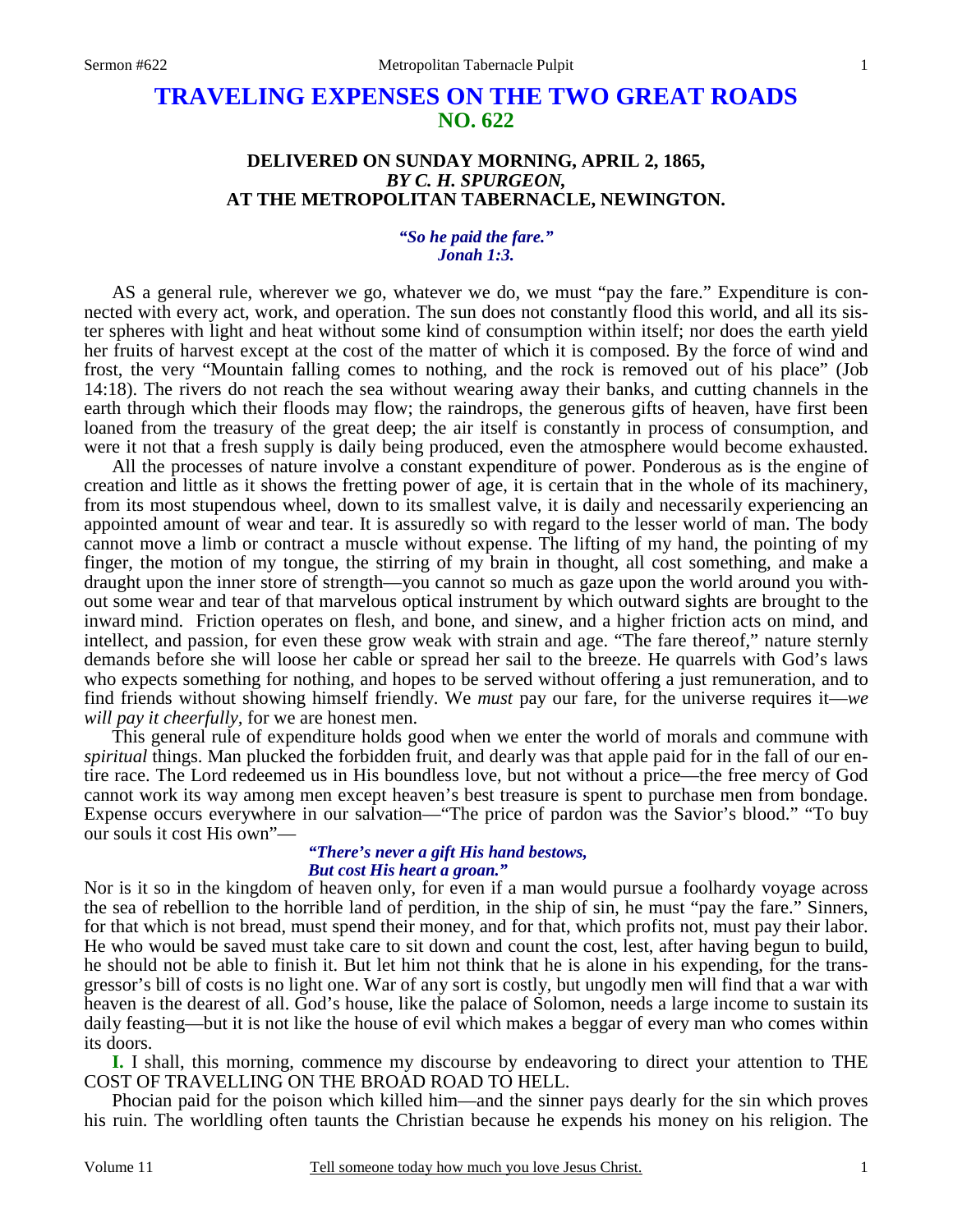Christian may well reply to the sinner, "I wish that your taunts were more true, for I fear that I do not spend one-tenth as much in the service of God as you do in the service of your vices." Very few except the most generous of Christians could venture to say that they spend as much upon their God as degenerates squander upon their lusts.

**1.** Let us begin to add up the bill! We are met at once with a heavy item. The man who makes the world his idol, and forgets God, has at once, at the start of his voyage, to pay down, and place in a sinking fund *all hope of God's favor and all expectation of the blessings which it brings.* He cannot run contrary to God's will and command, and then expect that God will be his friend, and prosper his designs. If I set myself up in rebellion against heaven's Great King, I cannot suppose that He will make it His constant care to promote my interests, nor dare I dream that He will aid and abet me in my designs of evil. "With the obstinate You will show Yourself obstinate" (Psa 18:26), is the revelation of Scripture. "If you walk contrary to Me, I will walk contrary to you," is the voice of the God of Sinai. The man throws down the glove of battle against the Lord, and his Creator will let him know that it is, "Woe unto him who strives with his Maker." Long-suffering is Jehovah, and He does not smite the rebel with speedy ruin, but still it is written, "God is angry with the wicked every day: if he turns not, He will whet His sword, He has bent His bow and made it ready." The good man sees a gracious *providence* smiling at his side; he knows that, "All things work together for good to them who love God." And although the wheels of providence are too high for him to understand their revolutions, yet he knows that they are full of eyes, marking the wisdom and care of his Father in heaven. He sings with rapture*—* 

#### *"Your ways, O Lord, with wise design, Are framed upon Your throne above; And every dark and bending line Meets in the center of Your love."*

 The Almighty God is the believer's refuge, and beneath His wings he finds perpetual shelter. Not so the sinner. In the court of providence he is an outlaw, and can claim no right of protection. How shall providence care for him who cares not for God? He is under its ban, and he shall, before long, learn that, "They who plow iniquity, and sow wickedness, reap the same. By the blast of God they perish, and by the breath of His nostrils are they consumed." The ungodly cannot claim the privilege which Eliphaz ascribes to the righteous—"He shall deliver you in six troubles: yes, in seven there shall no evil touch you. At destruction and famine you shall laugh: neither shall you be afraid of the beasts of the earth. For you shall be in league with the stones of the field: and the beasts of the field shall be at peace with you." On the contrary, providence may justly remind him of his sins, and say, "Call now, if there is any who will answer you; and to which of the saints will you turn?" Our gracious God has given no charge to His angels to keep the sinner in all his ways; those ministering spirits have no commission to bear him up lest he dash his foot against a stone; rather, the forces of nature are restrained by almighty mercy, or else the very stars in their courses, and the waters in the rivers would fight against the wicked, as they did against Sisera in days of yore.

 The Christian has *the presence* of God also to rejoice in. Mungo Park, when lost in the wilderness, observed a tiny piece of moss, and marking how beautifully it was fashioned, he recollected, "God is here! My Father is here!" So does the Christian. He is never out of his Father's house, and consequently he is forevermore at home. The lines of Thompson are ours, not merely as poetry, but as matter of fact—

> *"Should fate command me to the farthest verge Of the green earth, to distant barbarous climes, Rivers unknown to song; where first the sun Gilds Indian mountains, or his setting beam Flames on the Atlantic isles; 'tis naught to me; Since God is ever present, ever felt, In the void waste as in the city full; And where He vital breathes, there must be joy. When even at last the solemn hour shall come, And wing my mystic flight to future worlds, I cheerfully will obey; there with new powers Will rising wonders sing. I cannot go Where UNIVERSAL LOVE not smiles around, Sustaining all yon orbs, and all their sons, From seeming evil still educing good.*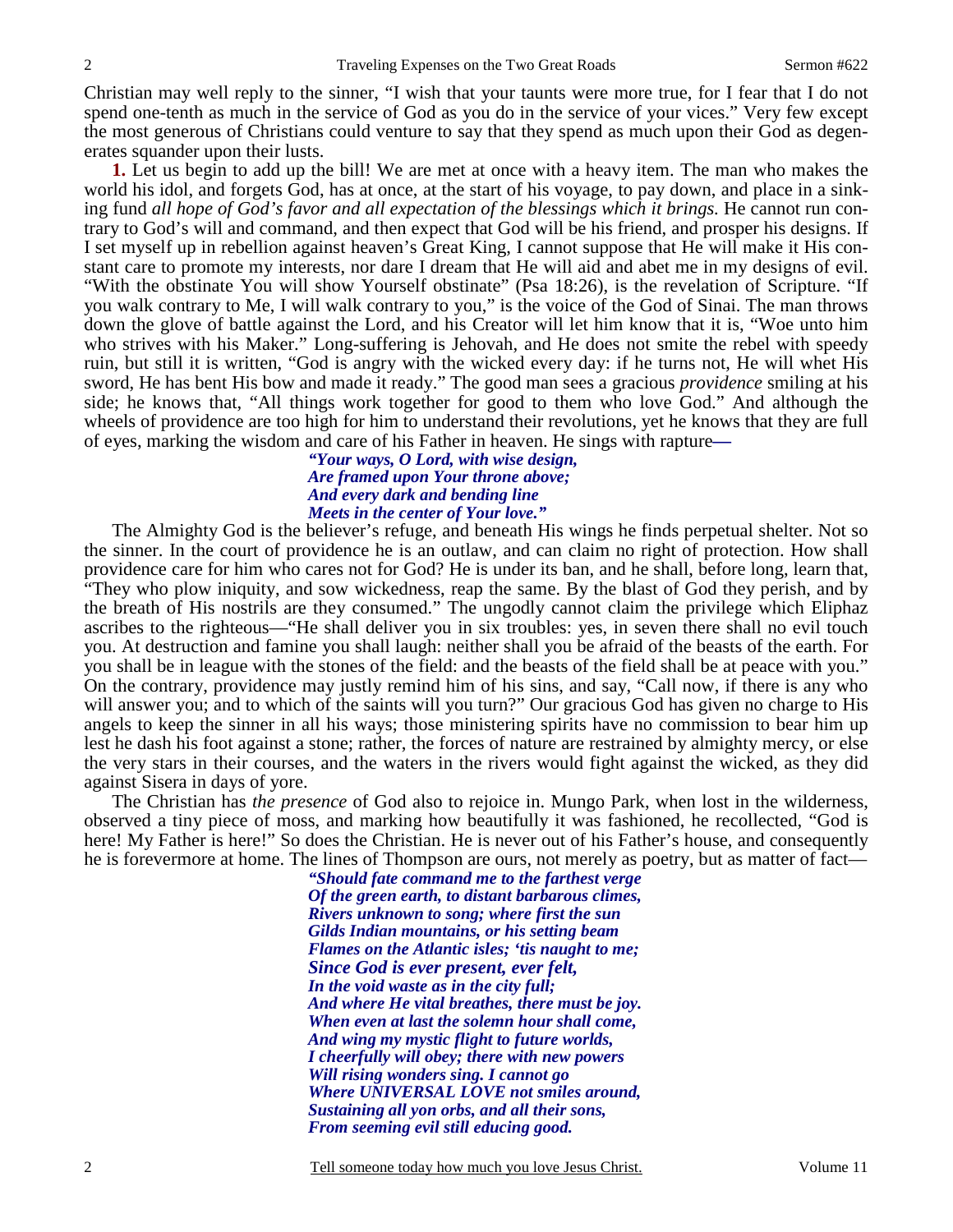# *And better there again, and better still, In infinite progression."*

It is not so with the sinner? The presence of God is to him dreadful. If there were some valley of confusion where God's power is not known, its congenial desolation would become the sinner's heaven—the place where God's presence shall gleam upon him with irresistible force will be his hell.

 Moreover, the sinner gives up every *promise* of God in choosing the road to perdition. There is not a word in this book of divine love which can breathe comfort into the sinner's ear while he chooses his own ways. It is a book of threats and of curses to the impenitent. It woos as a mother would call her wandering child; it has a gentle voice forever broken, and contrite spirit, but it thunders like Sinai's own self against every hardened sinner who will not turn from his wicked way. O unbeliever, you have renounced, by the very fact of your remaining without God and without Christ, all possession in the rich promises of God! You have sunk the immense capital upon the interest of which the Christian lives in time, and in the enjoyment of which he hopes to be blest throughout eternity. You, who know how to add, mark this one item of expenditure to begin with, and guess how heavy is the fare of sin!

**2.** In the next place, they who follow the course of sin make a great expenditure of their *time*. However, that I dare say they do not think much of, for time to them is a mere drug of no clear value. Many of the ungodly seek after pastimes, kill-times, and all sorts of inventions by which they may get rid of time, which to us appears sadly too little for our daily work. The precious privilege of existence is to them a nuisance. The pictured gallery of life is to them a prison or corridor through which they would hasten as speedily as may be, forgetting its end and where it leads. Ah, brethren, if they were wise, they would comprehend that time is the stuff which life is made of, and that this life is the only season in which we can be made qualified for the enjoyments of eternity. If men understood it, they would sooner cast pearls to swine than give their days to sin, and their nights to rioting. If time is the chrysalis of eternity who, but a fool would treat it with contempt? He is the worst of prodigals who wastes that most precious of all treasures, his time; but what hours does fashion demand? What days will the debauched and the profligate give to their sensual indulgence? But what am I saying? It is needless to single out the more bold of transgressors—the rule is universal—the sinner's life is all waste, for it is unconsecrated by faith, unblessed by God, and is therefore all lavished for nothing on shadows and dreams.

**3.** It must not be forgotten that some ungodly men expend a deal of *labor* to gratify their evil desires. The way to hell may be downhill, but it is not all smooth. There are, Hills Difficulty, even for the ungodly. "The way of transgressors is hard." Therefore the Savior says, "Come unto Me, all you who labor and are heavy laden," for sinners labor and their sins prove to be a heavy burden. The same Hebrew and Greek word, stands both for "laboring," and for "sin," for sinning is often difficult. As the prophet says, "The people labor in the very fire, and weary themselves for vanity." Though men call sin pleasure, who does not know that it often jades and wearies the man worse than the hardest toil! How the proud man toils for honor! How the miser pinches himself for gold! How the thief exhausts his ingenuity to get at another man's wealth! How hard is the harlot's drudgery! How heavy is the yoke of Satan!

**4.** Sinners, again, are frequently put by their sins to a great expense *of their actual substance.* Their money finds feather's for its wings in the gratification of their desires. Who can be a drunk without coming to poverty, or lessening his estate? Who fills the cup to the brim without before long clothing himself with rags, and bringing his household to poverty? The prodigal wasted his substance in riotous living—who can do otherwise if he entertains a host of greedy sins? God only knows how much of the poverty of this land is due to nothing else but drunkenness. No doubt there always will be some poverty which may claim our charity, for the poor shall never cease out of the land; but still, it is to be feared that three-fourths of all the poverty of this great city is to be traced more or less directly to the gin palace, and the beer shops. Drunkenness is a "greedy sin and like the horseleech it cries, 'Give, give.'" England, with all its generosity, does not give anything like so much to the cause of missions, or for the maintenance of religion, as men spend in intoxication. Then look at other sins, how costly they are! Consider those amusements of the world which many defend as being no offense to public morals, but which the spiritual avoid as being unfit occupations for heirs of heaven. Even these are far from being inexpensive. I noticed yesterday an advertisement in the newspaper for boxes at the opera, for a certain term, to be let for two hundred guineas! What would people think if a pew in any place of worship were only to be had on terms of so heavy a subscription? Why, that sum would pay the charges all the year round of full many a place of worship! And yet, this amount represents probably but a portion of the expense involved in attendance at the theater. There are far greater drains upon the purse than those im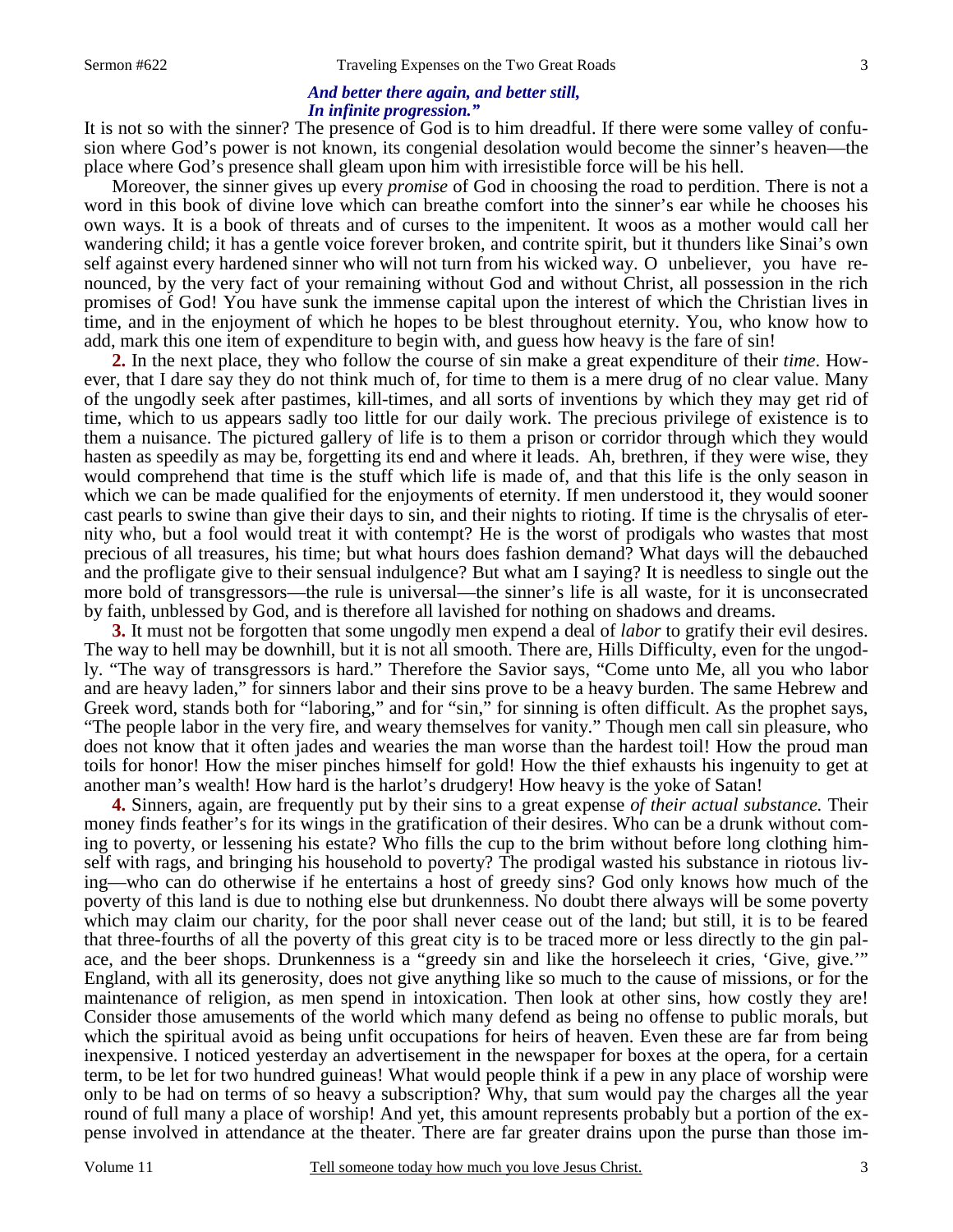plied in missionary societies, ministers, chapels and bible-women. Who has not heard how fast debauchery burns the candle at both ends? Is it not said of the prodigal, that he devoured his living with harlots? This sin has brought many a man of wealth and fortune down to shiver like a beggar on a dunghill! "Remove your way far from her, and come not near the door of her house...lest strangers be filled with your wealth, and your labors be in the house of a stranger." He who sins must pay the fare.

**5.** Nor is this all. Those men who go far into sin, and carry out the desires of their hearts soon find that there is an *expense of health.* How many a man has rottenness in his bones, and disease in his heart's core brought on by gluttony, drunkenness, and vice? Well may men pray that they may be delivered from the sins of their youth and their former transgressions; for they are in a sad plight, who, mourn at the last, when their flesh and their body are consumed. It is not God who has thickly sown this world with disease and sorrow—man's iniquity has done it! Men cast seed of weed and corn cockle into the furrows of life, and when they spring up, they complain of the appointments of God, whereas, they are the result of their own sins! And there is no injustice in the rule, that whatever a man sows, that shall he also reap. "Can a man take fire in his bosom and his clothes not be burned? Can one go upon hot coals, and his feet not be burned?" "His bones are full of the sins of his youth which shall lie down with him in the dust." The fare, the full fare of sin's voyage, must be paid.

**6.** Another expense and that one which ought not to be forgotten, is the *loss of peace of mind.* A man cannot indulge in sin, and yet go to his bed with a quiet conscience; at least, if he can do so, this callousness is of itself a still greater evil. For the most part, men start back at the ghosts of their own crimes. "Terrors make the wicked afraid on every side, and drive them to their feet." Even the respectable sinner whose life is outwardly moral, but whose heart is far from God, cannot avoid some qualms and disturbance of mind. If I am not one with God, if I am not washed in Jesus' blood, if I am not sanctified by God's Holy Spirit, there is an aching void within me which the world can never fill; there is an inward monitor which tells me, "There is something that you need, a something that the world cannot give you, which you cannot earn for yourself. How is it that you are living in the neglect of it?" "A dreadful sound is in his ears: in prosperity the destroyer shall come upon him...He wanders abroad for bread, saying, Where is it? He knows that the day of darkness is ready at his hand." Until I was saved by divine grace, I can truly say I had no lasting peace, but now my peace is like a river. How a trumpet will often blanch the sinner's cheek; the cholera comes, and how the man trembles because death is at work next door; how fearful he is when he stands at the grave's brink, and looks down upon the coffin of some companion with whom he has spent many a boisterous hour. Ah, you cannot have peace! You cannot have peace till you have Christ! You cannot be truly happy till you have given your souls to Jesus! The apple may look fair, but it is rotten within. You may talk of joy, but you know it not if you know not Jesus. Surely to lose this priceless pearl is an item in the bill of no mean magnitude—

## *"Peace has sweets That Hybla never knew; it sleeps on down Culled gently from beneath the cherub's wing."*

Who would throw this away for vexing, mocking, deceiving, lying vanities?

**7.** The worst expense, however, we have only hinted at. The man who goes to hell must pay the fare in another way—*he loses his soul.* What that loss may be no mortal tongue can tell. If one could come again from the pit of hell, as once the rich man proposed, perhaps he might tell us in sorrowful tones what it is to be cast out from God into the place where there is not a drop of water to cool the firetormented tongue; but it is not for us even to conceive what the place of torment may be. It is enough to hear and profit by the question of the Savior—"What shall it profit a man if he gains the whole world, and loses his own soul?" What is Caesar the better for his dominions? What is Croesus the better for his wealth? What is the philosopher the better for his wisdom, now that he is forever cast away from the favor of God? In fact, the greater the wretched beings were on earth, the more terrible will their doom be in eternity, when, looking from their beds of flame, the lesser sinners shall cry, "Have you become like one of us? Is the lofty one brought low? Is the proud one humbled? Is the boaster made to feel in the torment of this fire that he is no greater than the rest of us?" I say, the more honor, and dignity, and glory, the man obtained on earth, the more terrible his shame and disgrace when, his soul being lost, he is cast into the pit of hell forever! Let us, then, if we have been deluded by the pleasures of sin, or have been tempted in any way to forget God because we have thought that the way of the flesh was easy—let us think awhile that we shall have to pay the fare, and that the fare is far too expensive to be paid by men of understanding. We dare not risk soul and body, life and death, heaven and hell, judgment and eternity

4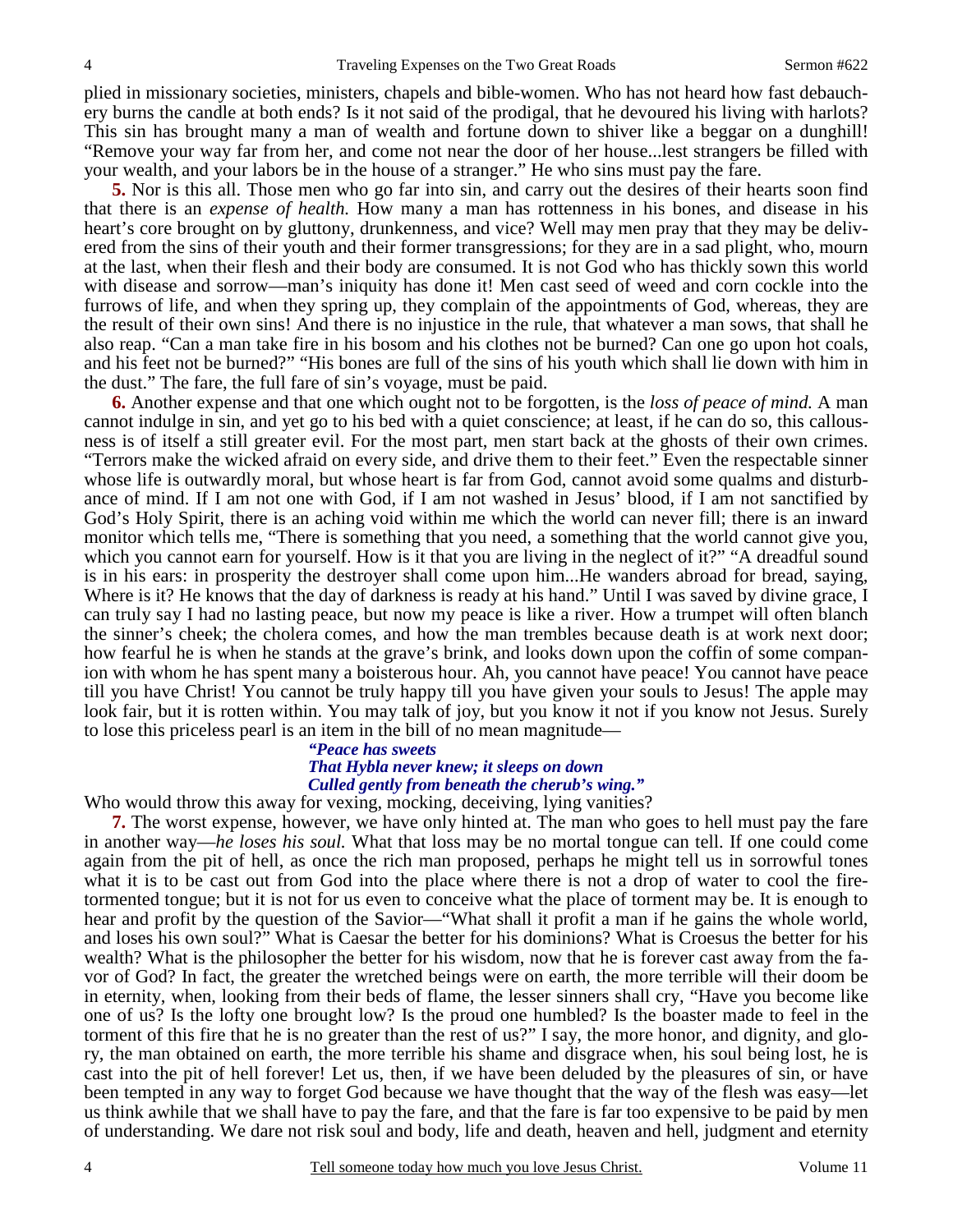merely for the sake of those paltry, passing, delusive joys which are all that the world can pretend to offer.

**II.** Let us change our strain and say a little upon THE EXPENSE OF AVOIDING DUTY.

 Jonah's duty was to go to Nineveh and preach the word—he preferred not to go; he therefore shirked the work, went down to Joppa, and paid his fare to go to Tarshish. I hope we are not in the habit of doing the same, but yet there are occasions when even God's servants shrink from duty, and seem willing to forget that where God calls, they are bound to go. Possibly this remark may apply to some minister who may come under the word. He is called to bear his protest against a certain sin, and he thinks to himself, "If I so speak, some of those who hear me will never come again; I may lose rich subscribers; I will not say a word on that point." Or, he has it laid upon him to cry against the monstrous evils in the State Church—but he puts his finger to his lips and remains silent, inwardly calculating—"I had better hold my peace on that subject, for I may risk my popularity." Such a minister should reflect that it is a very expensive thing to try to flee to Tarshish when you ought to go to Nineveh, for a man cannot avoid duty without expense. I have known good people who will say, "I know such-and-such is what I ought to do, but still, you see, the path is very difficult, and I do not feel called upon to make so great a sacrifice." Well, friend, if you do not make the sacrifice when God demands it of you, He has other ways of taking away your treasured goods. In the long run you will find it far more expensive to shun the work and will of God, than at once to give yourself to it. You will be a loser by your prudence; you shall find that the Scriptural rule holds good, "He who would lose his life shall save it, but he who would save his life shall lose it."

 If you are willing to be a loser for Christ, you shall be a gainer! But if you insist upon being held harmless, and try at all costs to make provision for the flesh, then you shall find that before long you will have to pay the fare to your own grievous hurt and injury. What did Jonah lose? Jonah had to pay as part of his fare *the presence and comfortable enjoyment of God's love.* He went down into the bottom of the vessel and hid himself from sight. I think I see him, that Jonah, who a few days after, walked with all the boldness of a lion through the streets of Nineveh, crying, "Yet forty days and Nineveh shall be overthrown!" That Jonah who bearded Nineveh's haughty monarch, and was not afraid to tell him that in 40 days his city would be overthrown; that Jonah goes sneaking down among the goods at the bottom of the hold, for fear anybody should see him, and there hides his coward, craven head. Poor Jonah, you have lost the hallowed fellowship of your God; you have lost His presence, and consequently your courage has all oozed out of you! This is a dear price which you have paid for shunning Nineveh! When you and I serve our Lord Jesus as believers should do, we can remember that our God is with us, and though we have the whole world against us, if we have God with us, what does it matter? But oh, the minute we start back, and begin to seek our own inventions and appeal to our own wisdom, we are all at sea without a pilot, and our great Helper withdraws from us; then may we bitterly lament and groan out, "O my God, where have You gone? How could I have been so foolish, as to shun Your service, and in this way to lose all the brightness of Your face? This is a price too high! Let me return to my allegiance, and to Your presence."

 In the next place, Jonah lost *all peace of mind.* When he was in Nineveh, crying, "Yet forty days, and Nineveh shall be overthrown," he was not afraid of the edge of the sword, nor of the tyrant's rage he felt that he was doing God's work, and he knew that when on God's errands he was perfectly safe. His heart beat gently, like that of a man in a happy, tranquil frame of mind, wearing the herb called heart's ease in his bosom. But now, down there, in the hold of the vessel, his heart is palpitating—he does not know what may happen, and until sleep happily comes in to ease the distress of his mind, he is like a poor hunted staff, panting with alarm.

 These were two great things to lose—God's presence and his own peace of mind—but these were not all his damage and injury; He was now *brought into great peril*—he must be thrown into the sea. In all likelihood he will meet with a watery grave. Had he gone to Nineveh, that would not have occurred, He would have been under the care of God's special providence there, but now the winds and waves threaten him. With what a splash he falls into the deep! As we see him engulfed, let us, with holy caution, shun the dangerous way of disobedience. Other men may escape the chastisements of God in this world, but not the Lord's own children. "You only have I known of all the families of the earth, therefore I will punish you for your iniquities."

 Now, too, *he is brought into great affliction of soul.* He tells us that he "cried by reason of affliction." He compares his state to the "belly of hell." He was brought into great depths of distress; a mira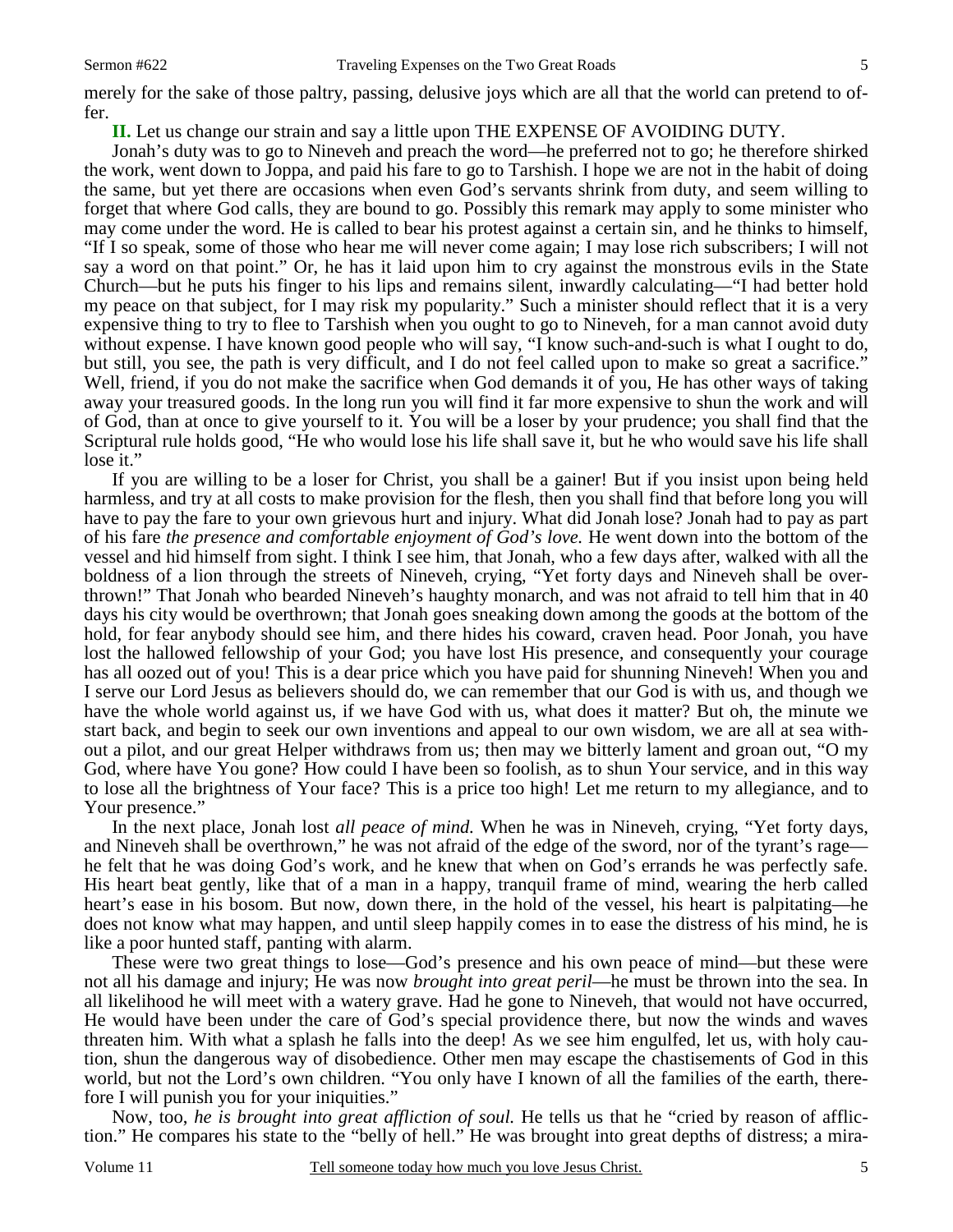cle interposed to save his life, but not to cheer his spirit. Like the Savior, of whom he was a type, he was exceedingly sorrowful and very heavy, almost unto death. Sin soon destroys a believer's comfort. It is the deadly upas tree from whose leaves distil deadly drops which destroy the life of joy and peace.

 Jonah, too, had *lost everything upon which he might have drawn for comfort in any other case.* He could not turn to the promise of God that He would keep him, for he was not in God's ways; he could not say, "Lord, I am Your servant," for then conscience would have said, "Yes, and a pretty servant, too!" He could not say, "Lord, I am on Your errand!" for conscience would have said, "No, you are on your own!" He could not say, "Lord, I meet with these difficulties in the discharge of my duty, therefore help me through them"—no, for there would have been a reply, "You are not here in the discharge of duty; you flew in the teeth of the Most High; you sought to escape from a little difficulty—you tried to get away from the presence of God altogether, and you have prepared all this for yourself. If the draught is bitter, you mixed it; if the fruit is sharp, you planted the tree; if this harvest is terrible, you sowed the seed—you are reaping your own deeds—you are being filled with your own ways." Poor Jonah, poor Jonah, to be in such a state as this!

 Then here is another point, *he had to go to Nineveh after all*—and so will you. You may kick, but when God means you to do His work, you will be made to do it. The ox-goad has already been thrust into you because you hate the yoke; you do not like it, and you kick against it, and the only result is that it is driven further into you. Saul, Saul, it is hard for you to kick against the pricks, for with all your kicking and rebelling, you will have to go where you were originally ordered to go; you might as well go at first—you will go with better grace; you will go with your Master's comfortable presence; but you will have to go one way or another. Many men have found this true. They have struggled against duty, and perhaps, year after year they have drawn back from it, finding miserable excuses for their consciences; but they never prospered in business, they could not get on in the world, they had trouble on trouble, and at last it came to this—they had to go back to the very place where they were 10 or 20 years ago, and there they discharged the duty which they had been so long seeking to avoid, which had proved a burdensome stone to them until they were rid of it by yielding to its demands. Now, my dear brothers, do not play the Jonah, for you will have to pay the fare of it. If you know your duty, do it. I may be speaking very pointedly to some of you. "I would have to sever the bonds of many a fond connection." Do it for Christ's sake. "I would have to leave the camp and go outside of it, take up a very heavy cross, and bear Christ's reproach." You may as well do it now as by-and-by, for you will have to do it. "But," says one, "this business of mine—I have nothing left to live upon; I feel it is a bad business, but I do not want to give it up just yet." You will have to do so sooner or later, you may as well do it now, before, like Jonah, you have had to pay for your wit. Remember, "The fear of the Lord is the beginning of wisdom, and a good understanding have all they who keep His commandments." May God the Holy Spirit give you the wisdom which comes from above, which will lead you to sit as a child at the feet of Jesus, and learn His ways. "Be you not as the horse, or as the mule, which have no understanding, whose mouth must be held in with bit and bridle, lest they come near unto you." "But hearken diligently unto His commandments, and then shall your peace be like a river, and your righteousness like the waves of the sea."

**III.** A few words upon another point—there is AN EXPENSE CONNECTED WITH GOING TO HEAVEN.

 It is estimated at a very high rate by some who say that the road is good enough, but the tolls are too high. Others pretend to believe that religion is only a scheme for putting money into ministers' pockets, whereas I can truly say for one, that what I receive for my ministry is not a  $10<sup>th</sup>$  of what I could readily earn in an engagement infinitely less laborious and harassing than my present position; although, let it be added, I would not leave my ministry for 10,000 worlds! Let us think over this matter of expense, and begin with an old story. "An aged couple, in the vicinity of London, who, in the early part of life, were poor, but who, by the blessing of God upon their industry, enjoyed a comfortable independency in their old age, was called upon by a Christian minister who solicited their contributions to a charity. The old lady was disposed to make out some excuse, and to answer in the negative, both for her husband and herself; and therefore replied, "Why, Sir, we have lost a great deal by religion since we began; my husband knows that very well." And wishing to obtain her husband's consent to the assertion, she said, "Have we not, Thomas?" Thomas, after a long and solemn pause, replied, "Yes, Mary, we *have* lost a great deal by our religion! I have lost a great deal by my religion. Before I got religion, Mary, I had got a water pail in which I carried water, and that you know I lost many years ago; and then I had an old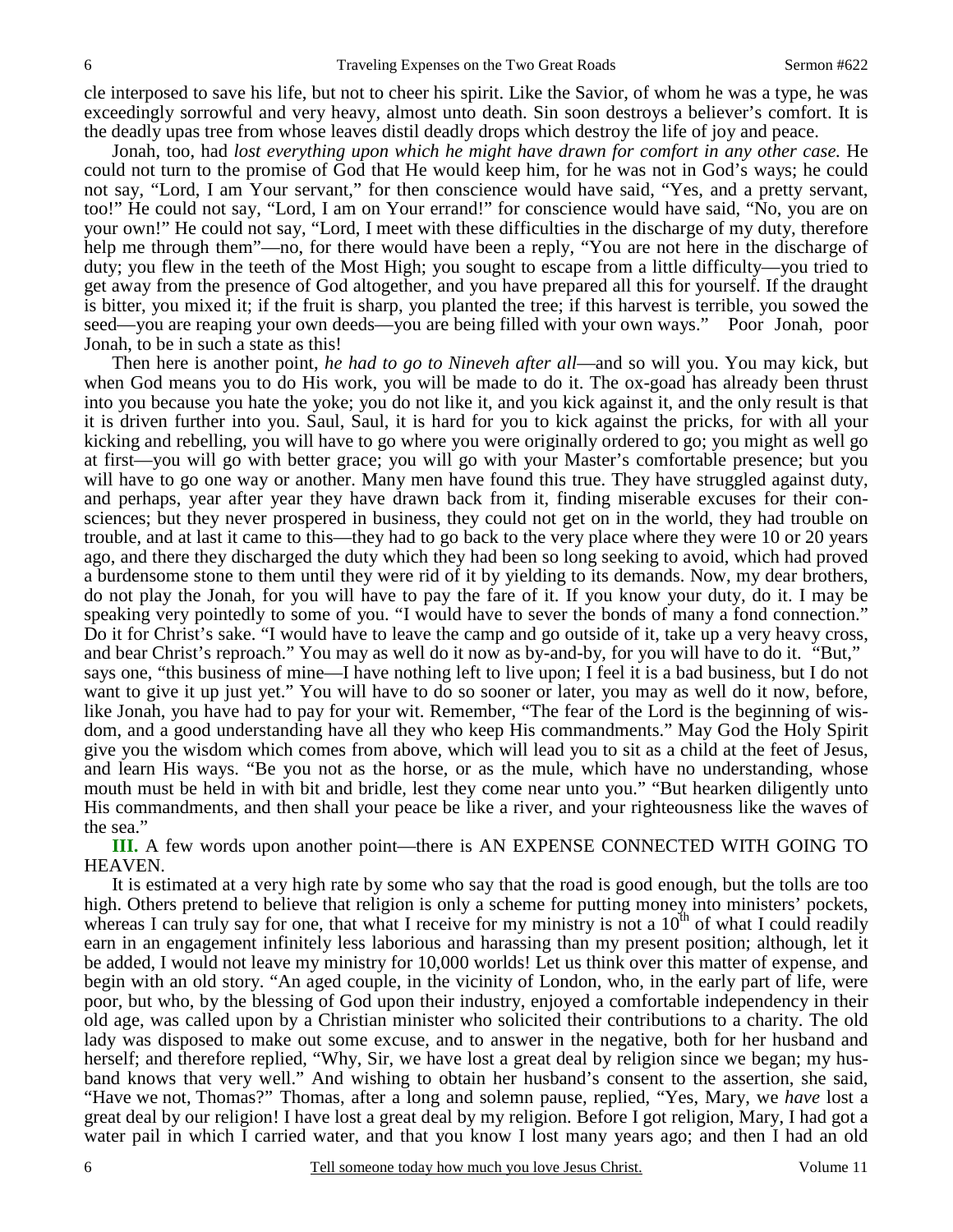slouched hat, a patched old coat, and mended shoes and stockings; but I have lost them, also, long ago. And, Mary, you know that poor as I was, I had a habit of getting drunk and quarrelling with you; and that you know I have lost. And then I had a burdened conscience and a wicked heart; and then I had 10,000 guilty feelings and fears; but all are lost, completely lost, and, like a millstone, cast into the deepest sea. And, Mary, you have been a loser, too, though not so great a loser as myself. Before we got religion, Mary, you had a washing tray in which you washed for hire; and God Almighty blessed your industry; but since we got religion, you have lost your washing tray. And you had a gown and bonnet much the worse for wear, though they were all you had to wear; but you have lost them long ago. And you had many an aching heart concerning me, at times; but those you happily have lost. And I could even wish that you had lost as much as I have lost, and even more, for what we lose by our religion, Mary, will be our eternal gain." We need not add the preacher did not go away without substantial proof that Thomas deemed his losses for religion his most weighty obligations to the goodness of Almighty God as the richest gift of divine grace on earth, and the most authentic pledge of glory in the world to come!

 If some of us were to look back upon what religion has cost us, we might cast up the amount with very much the same result. Where were you apt to spend your Sundays once, some of you? Where would some few of you, have been on other occasions?—at the race course, at the theater—yes, and in the brothel. But now, you are washed, and cleansed, and sanctified, and rejoicing in Christ Jesus! This is what your religion has cost you—the giving up of nothing that made you truly happy—but only renouncing that which pretended to make you happy, but which was ruining your soul forever! The first expense of religion is that *it takes away from men spurious joys,* and gives them real ones; it takes away from them shadows, and gives them substance.

 Then, again, the expense of your religion has been this—some of you have given a good deal of your time to the cause of Christ; others of you have devoted a considerable portion of your money to it, but after all that you or any of us have ever given, I am sure we can say religion has cost us nothing which we did not give cheerfully—and it has asked of us nothing which it was not our happiness to render! We have felt a greater joy in giving than in withholding—a greater bliss in serving God than in being idle. Moreover our generosity has always been repaid to us with interest, for our God will be in no man's debt. Here is a specimen of what has been our experience from the pen of a tradesman: "Some years ago I heard a sermon from the words, 'Bring you all the tithes into the storehouse' (Mal 3:10). I cannot describe how my mind was impressed with the manner in which Jehovah here condescended to challenge His people when He says, 'And prove Me now,' etc. Suffice it to say that the subject made such an impression, that I found it my duty to do more for the cause of God than I had ever done. I did so; and on closing that year's accounts, I found that I had gained more than in any two years preceding it. Some time afterwards I thought the Redeemer's cause had an additional claim, as the place in which we worshipped Him needed some repairs. The sum I then gave was L20; and in a very little time afterwards, I received L40 which I had long given up as lost." Our Master's service is our liberty; we count it our joy to run in the way of His commandments; and if the worldling pities us, and says, "Poor man, how he must deny himself!" We reply, "In one sense it is true, but in another, our best self is fed, and satisfied, and feasted, when we deny self; the duties we perform are not performed as duties, but as *privileges;* we do not run into them at all because we feel forced to do so, but because we love them. We confess that religion has cost us our spirit, our soul, our body; and our only regret is we have not more that we can give to the cause of Christ. We think we can stand at the foot of the Savior's cross and say*—* 

*"Now for the love I bear His name, What was my gain I count my loss, My former pride I call my shame, And nail my glory to His cross. Yes, and I must and will esteem All things but loss for Jesus' sake; O may my soul be found in Him, And of His righteousness partake!"* 

Religion, then, takes away from us nothing but what we are glad to lose; and it asks nothing of us but what we are too glad to give; and it returns to us in 10,000 ways all that it takes from us. It gives us blessings of the upper and of the nether springs, it comforts us in life, it cheers us in death; it makes us so happy that we can say with Watts*—*